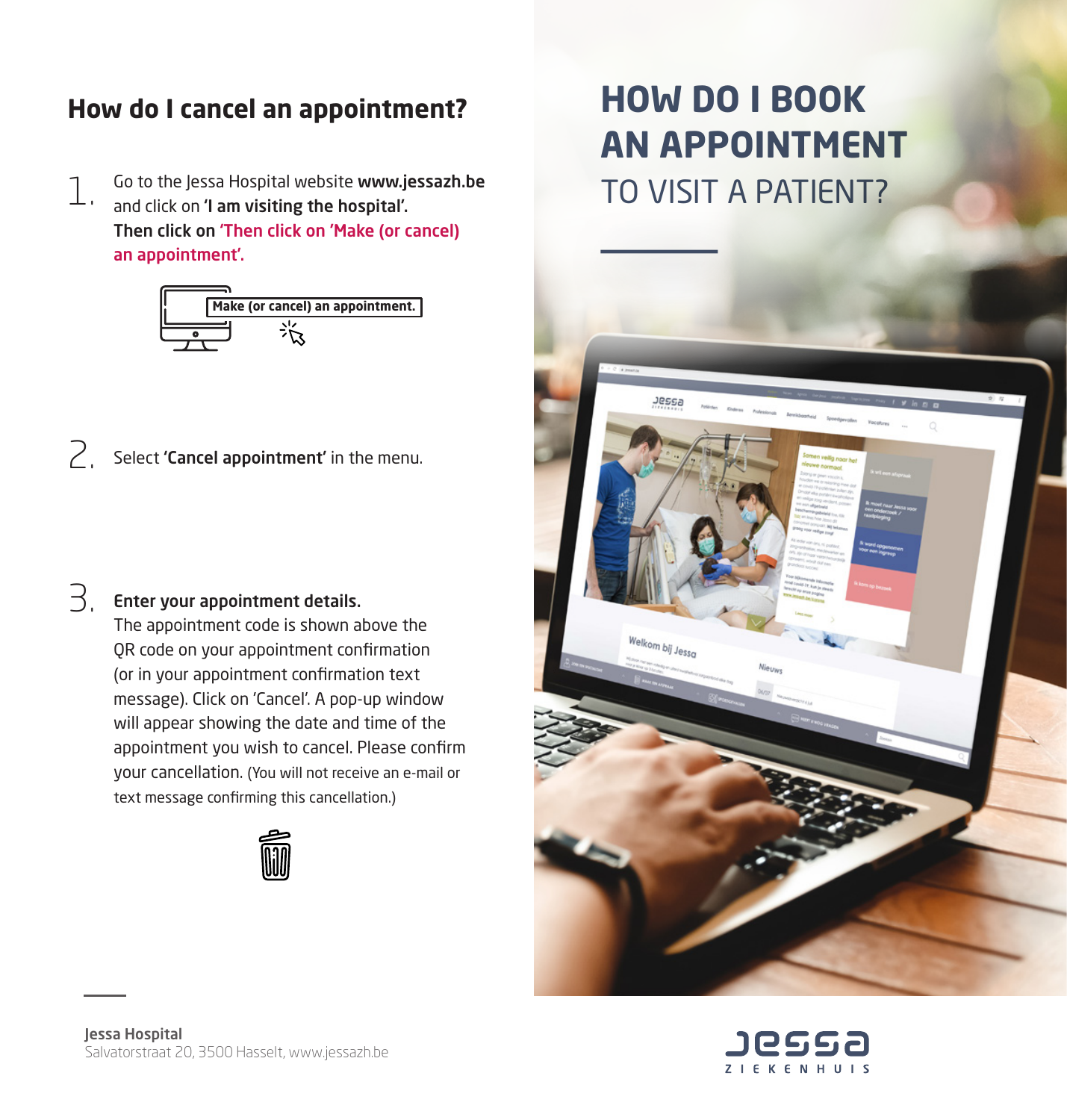Go to the Jessa Hospital website www.jessazh.be  $\begin{array}{c} \begin{array}{c} \text{T} \end{array} \end{array}$  and click on **'I am visiting the hospital'.**<br> $\begin{array}{ccc} \text{and click on 'I am visiting the hospital'. \end{array}$ Then click on 'Make (or cancel) an appointment'.



You will now be transferred to the online platform to book an appointment. Select 'Make a new appointment' 2.

**Make a new appointment**

- 3.
- Enter your visitor's code and click on search. Your 5-digit visitor code is unique for the patient you wish to visit. The patient receives this code from the nurse when he or she is admitted and can pass it on to those who are allowed to visit. If the patient is unable to provide this code, you can request the code from the nurses at the patient's ward.





On the next screen, enter your own details. If you do not have an email address, only enter your mobile number.

Select the **desired date** (you may book up to  $5<sup>14</sup>$  days in advance). Once you have selected the date, the available times will be displayed. Select the **desired time** and click on 'choose'.



You can book up to 14 days in advance.

6.

Your **appointment confirmation** will appear on the screen. You will also receive an e-mail with the appointment confirmation and a declaration on your word of honour that you need to complete. Print both documents or show your appointment confirmation on your smartphone when you arrive for your visit. If you do not have an e-mail address, you will receive a text message with the appointment code. Remember to make a new appointment for each visit and to bring the completed declaration on your word of honour.



Print:

- Appointment confirmation
- Declaration on your word of honour